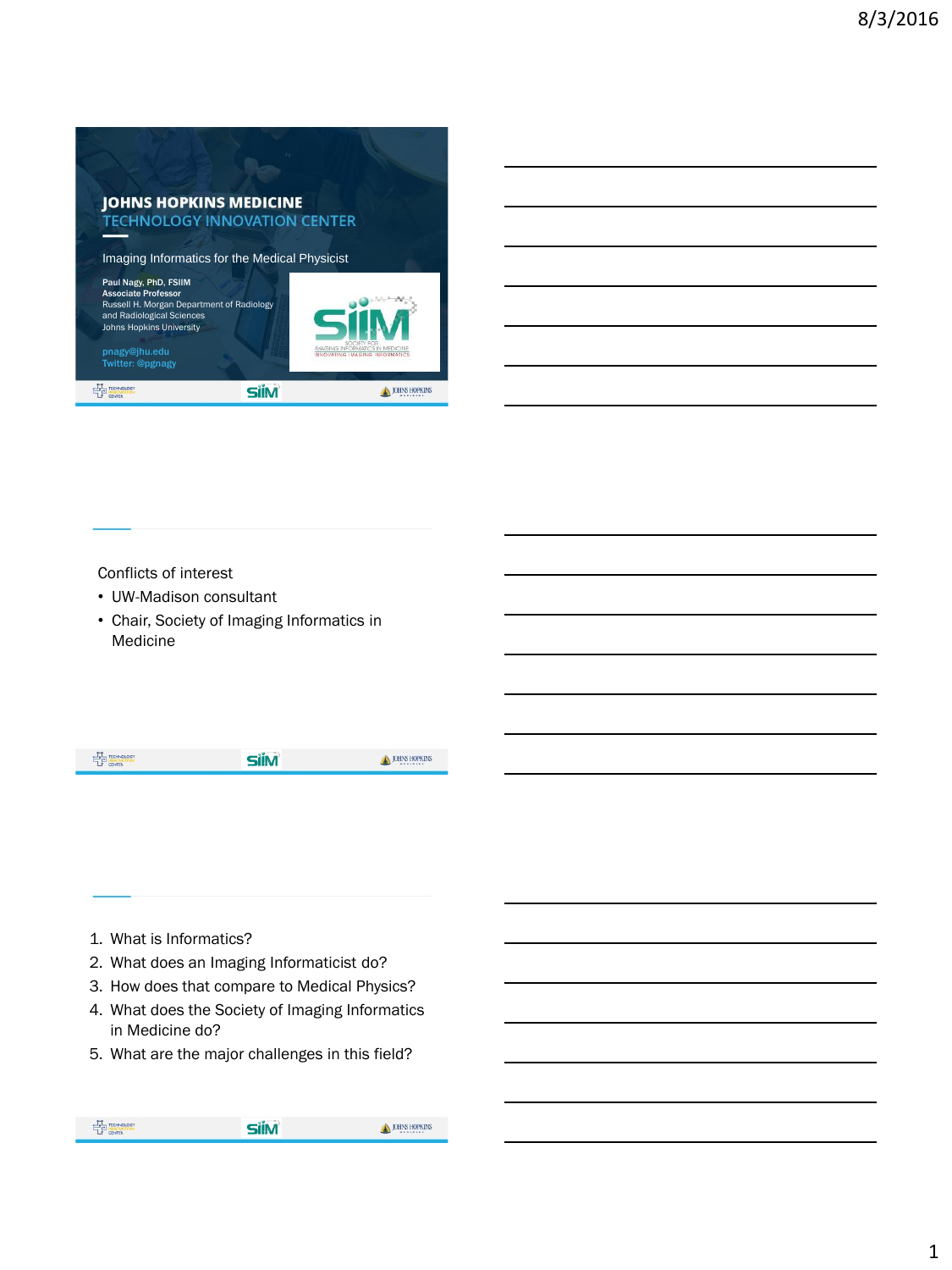# AJRš

### **Rethinking Radiology Informatics**

Marc Kohli<sup>1</sup><br>Keith J. Dreyer<sup>2</sup><br>J. Raymond Geis<sup>3</sup>



**OBJECTIVE**. Informatics innovations of the past 30 years have imp OBJECTIVE. Intermations innovances or the past stype<br>are have intermation and efficiency immensely. Radiologists are general<br>breaking baskets in clinical information of the host property<br>(T1), and other radiologists and im

*"This ubiquitous and critical nature of IT and informatics means that radiologists, physicists, and radiology executives need to become more IT savvy."*

AJR 2015; 204:716–720

JOHNS HOPKINS







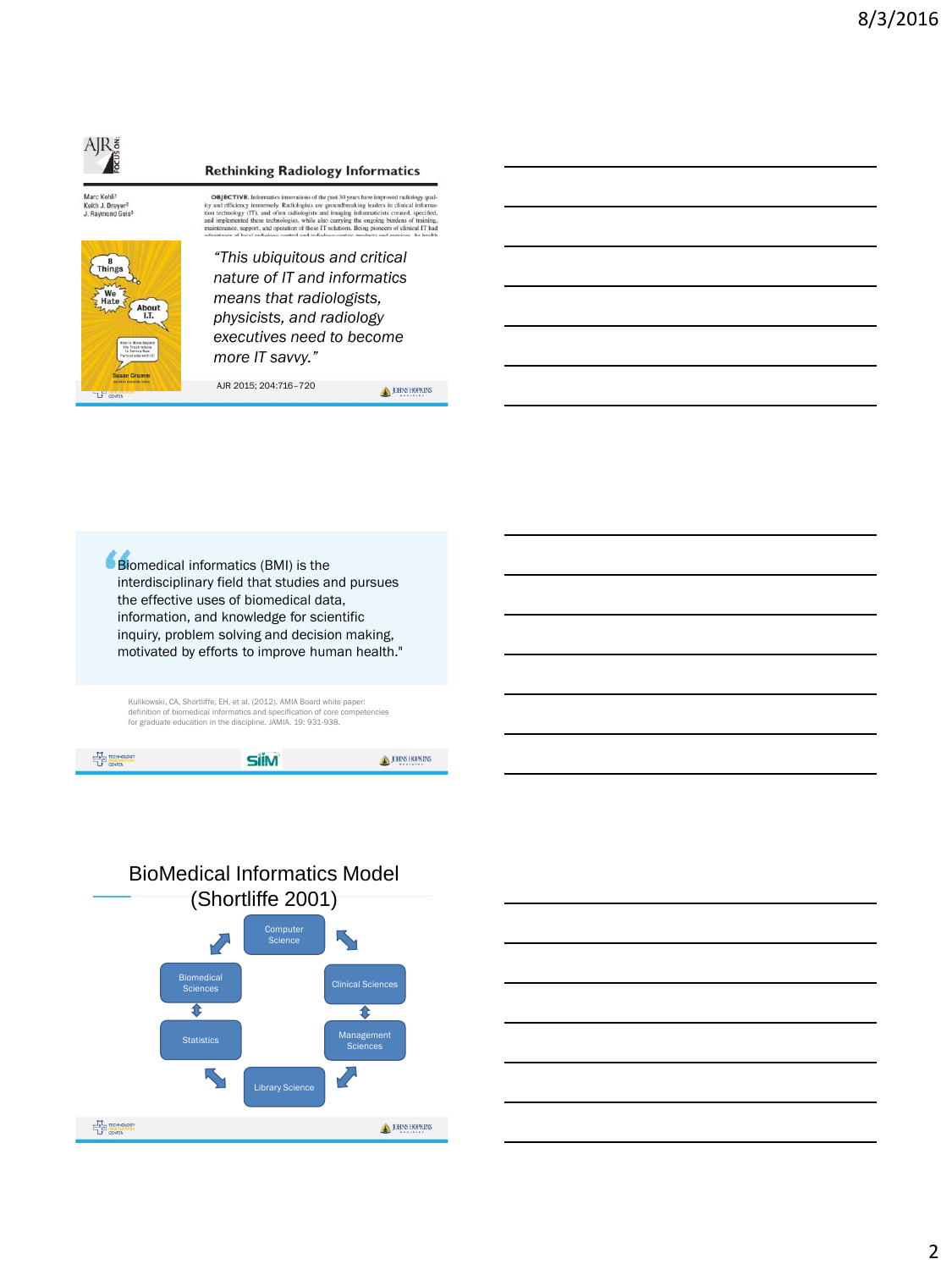

|  | _____          |
|--|----------------|
|  | <b>Service</b> |
|  |                |
|  |                |
|  |                |

Major forces of change Basic Research Experimental computer vision of the speed computer vision of the computer  $\Omega$  one Imaging Digital Health Clinical Care Molecular and Tissues and Tissues and<br>
Organs<br>
Scale<br>
Scale<br>
Patients<br>
Patients<br>
Patients<br>
Patients<br>
Patients<br>
Patients<br>
Patients<br>
Patients<br>
Patients<br>
Patients<br>
Patients<br>
Patients<br>
Patients<br>
Patients<br>
Patients<br>
Patients<br>
Patients<br>
Patients<br>
Patient **Cellular** 骨體 Scale





### Where Imaging Science meets Data Science

SIIM is an Interdisciplinary society of imaging technology leaders in partnership with the industry making an impact on patient care

– Physicians

- Technologists
- Computer scientists
- Physicists
- IT professionals – Administrators
- Industry

#### $\begin{picture}(120,10) \put(0,0){\line(1,0){10}} \put(15,0){\line(1,0){10}} \put(15,0){\line(1,0){10}} \put(15,0){\line(1,0){10}} \put(15,0){\line(1,0){10}} \put(15,0){\line(1,0){10}} \put(15,0){\line(1,0){10}} \put(15,0){\line(1,0){10}} \put(15,0){\line(1,0){10}} \put(15,0){\line(1,0){10}} \put(15,0){\line(1,0){10}} \put(15,0){\line($ **SiiM** JOHNS HOPKINS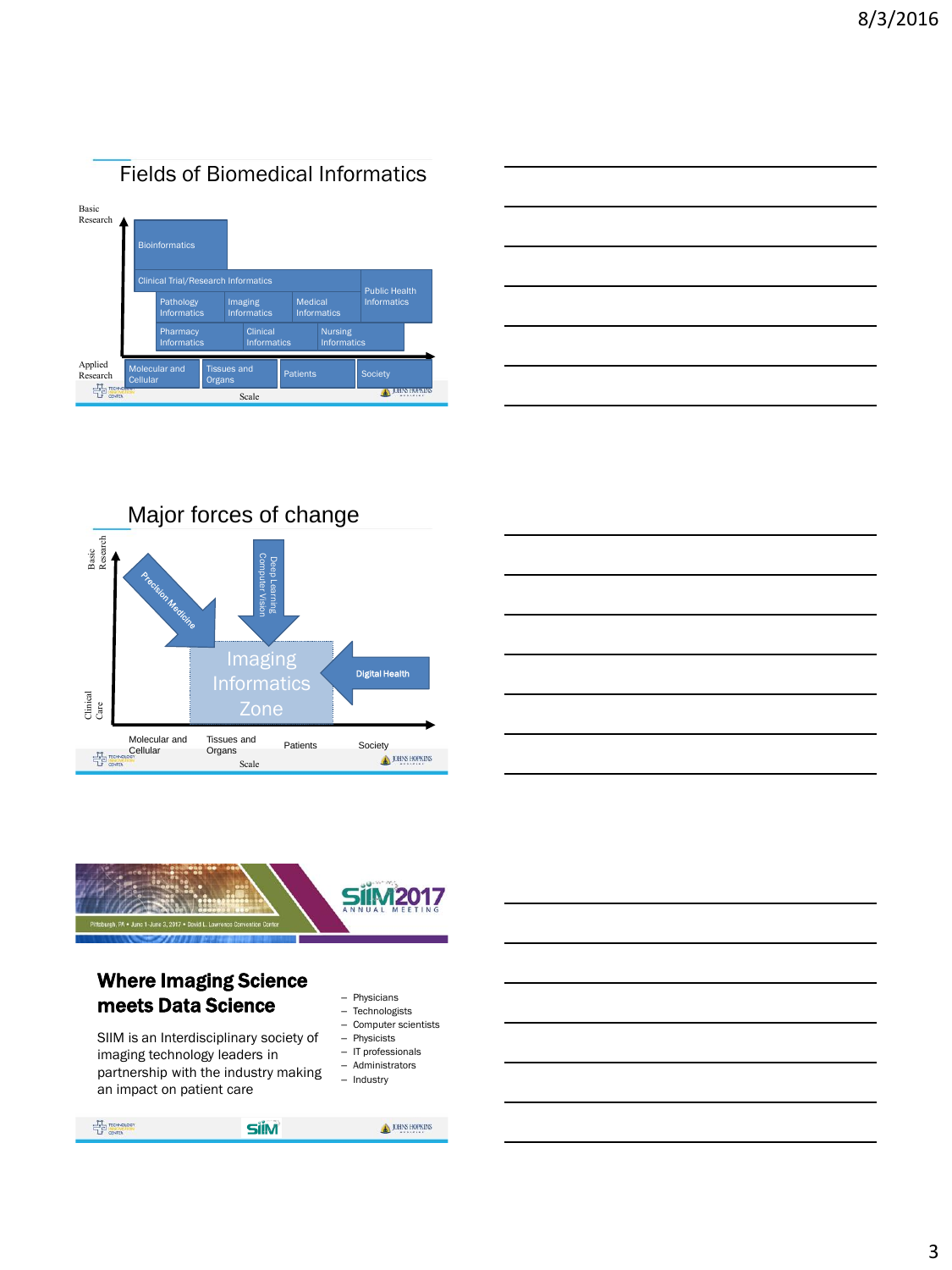## **PACS Evolution around 2000** From a highly technical data center keep-the-lights blinking role… To a critical liaison role in clinical environments **SilM** JOHNS HOPKINS LF CINTIR

### What does a Imaging Informatics





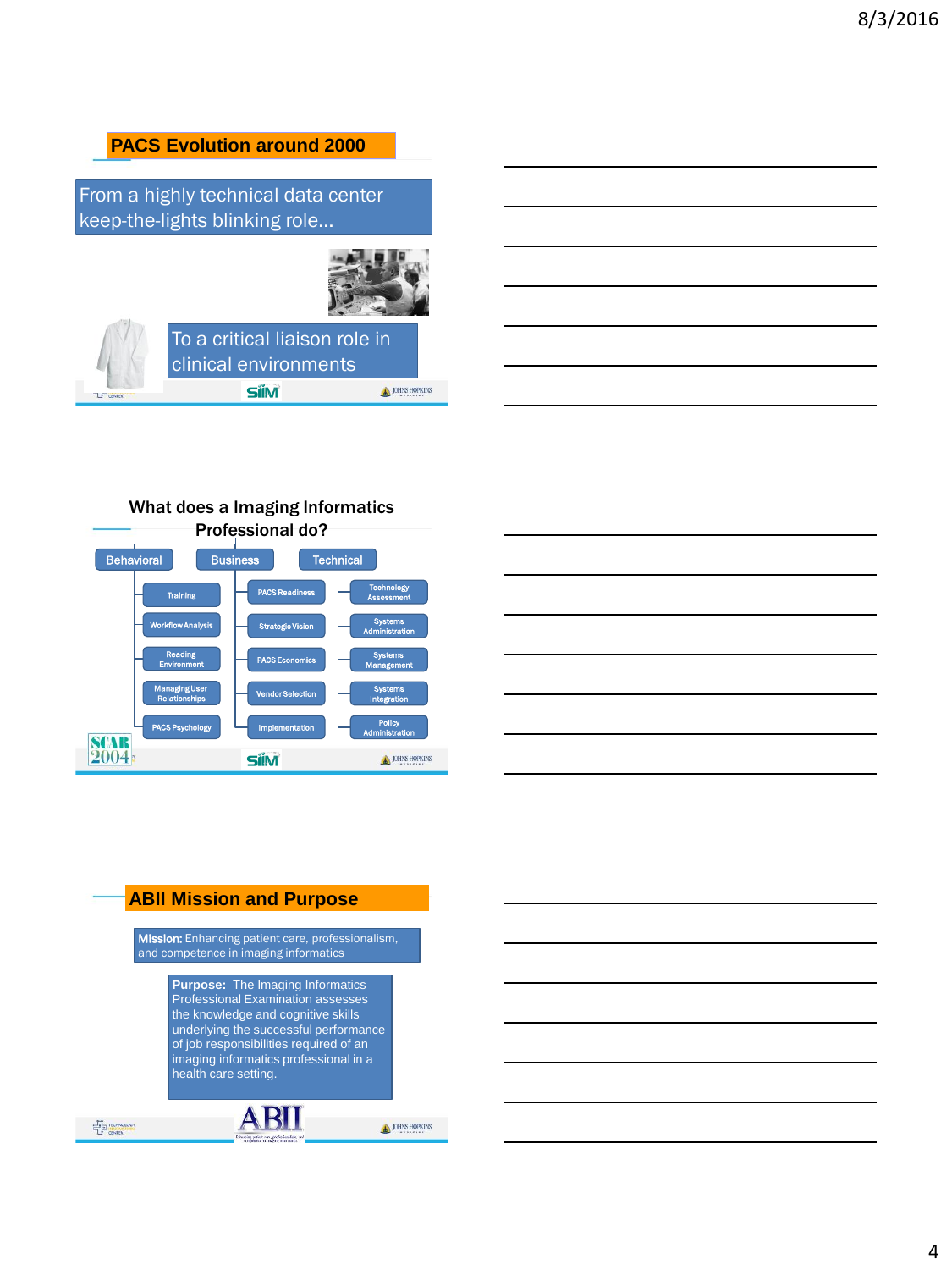

**Results for September 2012 CIIP Examination**  $\begin{tabular}{ll} \bf First & \bf First & \bf Retake & \bf Total \\ & \bf Time & \bf Group & \bf Group \\ Number of Caniblates: Passing & 89 & 2 & 9 \\ \bf Percent of C and states: Passing & 81.7 & 33.3 & 791 \\ \bf Next of C and states & 81.7 & 33.3 & 75 & 75 \\ \bf ScaleS & \bf New Review & \bf 10 & 24.7 & 25 & 25 \\ \end{tabular}$ **Scaled Score**<br>  $\frac{1}{2}$   $\frac{1}{2}$   $\frac{1}{2}$   $\frac{1}{2}$   $\frac{1}{2}$   $\frac{1}{2}$   $\frac{1}{2}$   $\frac{1}{2}$   $\frac{1}{2}$   $\frac{1}{2}$   $\frac{1}{2}$   $\frac{1}{2}$   $\frac{1}{2}$   $\frac{1}{2}$   $\frac{1}{2}$   $\frac{1}{2}$   $\frac{1}{2}$   $\frac{1}{2}$   $\frac{1}{2}$   $\frac{1}{2}$   $\frac{1$ **50 60 70 80 90 100** JOHNS HOPKINS

### Which are the hardest areas?

 $\begin{picture}(120,10) \put(0,0){\line(1,0){10}} \put(15,0){\line(1,0){10}} \put(15,0){\line(1,0){10}} \put(15,0){\line(1,0){10}} \put(15,0){\line(1,0){10}} \put(15,0){\line(1,0){10}} \put(15,0){\line(1,0){10}} \put(15,0){\line(1,0){10}} \put(15,0){\line(1,0){10}} \put(15,0){\line(1,0){10}} \put(15,0){\line(1,0){10}} \put(15,0){\line($ 

Babcock B, Nagy P. The IIP Examination: An Analysis of Group Performance 2009-2011. J Digit Imaging



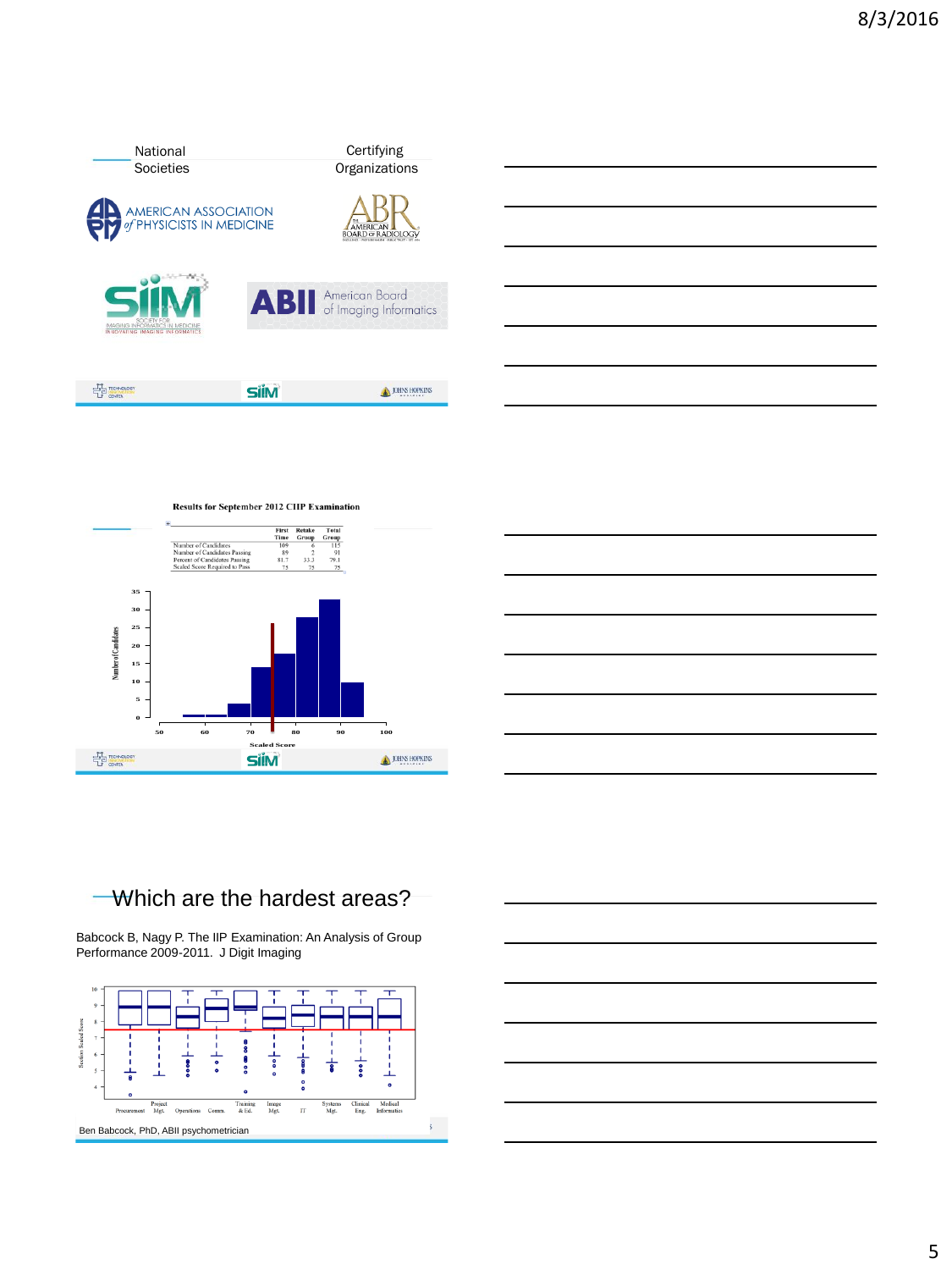$\begin{minipage}{0.9\linewidth} ACPAAPM-SIIM Technical Standard for Electronic Practice of Medical Imaging \\ \textit{Image} & \textit{J.}$  James T. Nerveck - J. Authory Schert- Katherin P. Andriot J. Pyron- Elizabeth Kruginski - Bootid A. Chunk - Browst A. External - Michael J. Appar- Elizabeth Kruginski - Radi A

() Society for Imaging Informatics in Medicine and the American College of Radiology 2012

"Certification through the American Board of Imaging Informatics can be used as validation of an individual's qualification as a qualified imaging informatics professional."

| $\sim$<br><b>The Purchase</b><br>e a<br><b>TINTER</b><br>ı | 141488 |
|------------------------------------------------------------|--------|
|                                                            |        |

When interpreting studies, the vast quantity of lesion-, patient-, and population-specific data contained in the EMR exceeds the ability of a radiologist to meaningfully incorporate into interpretation."

### **Big Data and the Future of Radiology Informatics**

**RADIOLOGY** Acad Radiol 2015

Akash P. Kansagra, MD, MS, John-Paul J. Yu, MD, PhD<sup>1</sup>, Arindam R. Chatterjee, MD, Leon Lenchik, MD, Danish S. Chow, ND, Adam B. Prater, MD, MPH, Jeash Yeh, MD, Arikur M. Denish, MD, Marker, MD, Marker, MD, Stacy E. Smith,

**SiiM** 

**HIP TECHNO** 



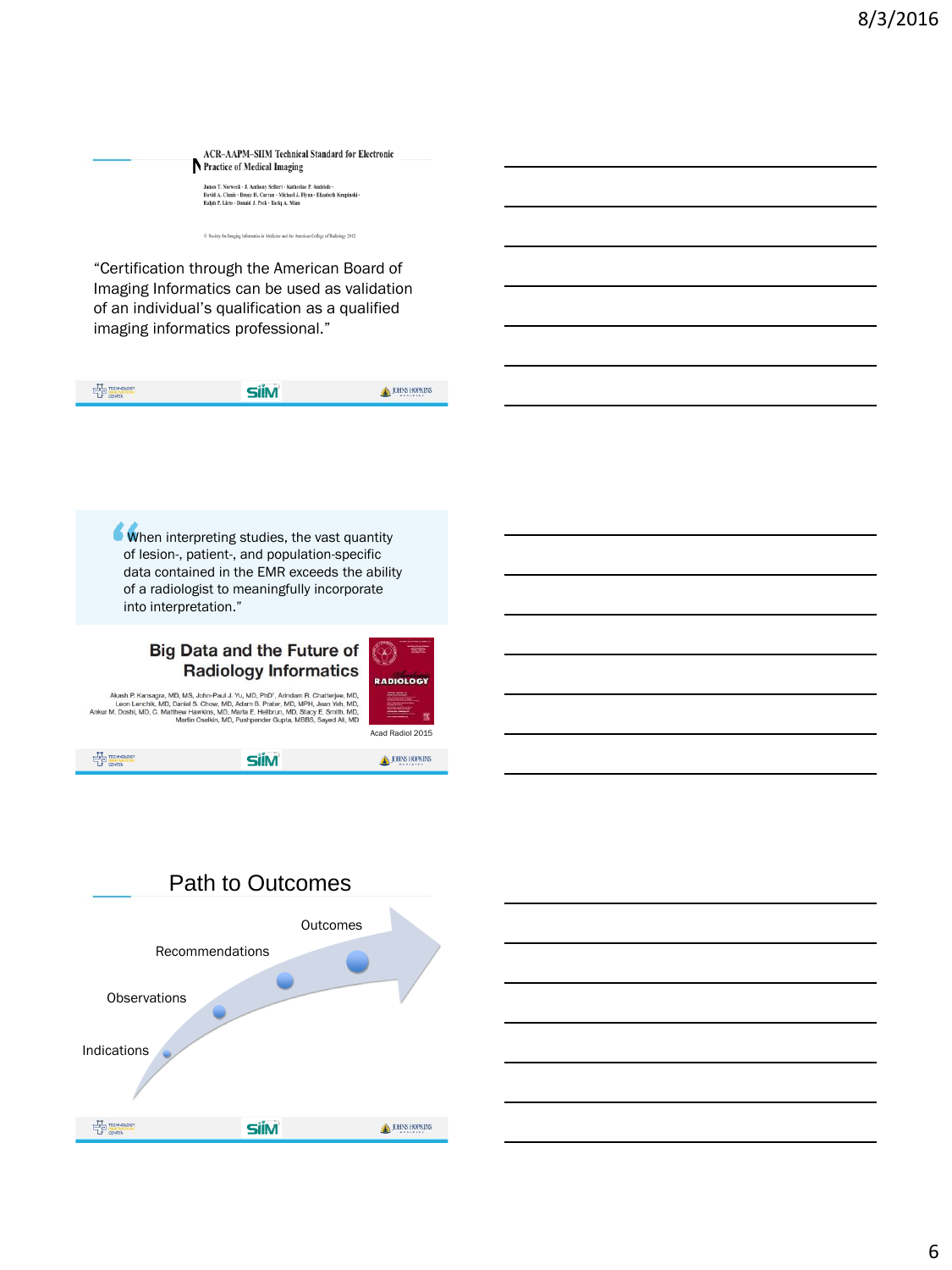|                                                   | Linking the electronic medical enterprise |  |
|---------------------------------------------------|-------------------------------------------|--|
| Computer Order<br>Entry                           |                                           |  |
|                                                   |                                           |  |
| Getting granular<br>reasons for<br>imaging study. |                                           |  |
|                                                   |                                           |  |

| <b>Built</b><br><b>CONTRACTOR</b><br>e a | ******** |
|------------------------------------------|----------|
|                                          |          |

| Linking the electronic medical enterprise |                   |  |
|-------------------------------------------|-------------------|--|
| Computer Order                            | Picture Archiving |  |
| Entry                                     | and Communication |  |
|                                           | Systems           |  |
|                                           | 森<br>٥            |  |
| Getting granular                          | Quantified image  |  |
| reasons for                               | measurement       |  |
| imaging study.                            | observations      |  |
|                                           |                   |  |
|                                           |                   |  |
|                                           |                   |  |
|                                           |                   |  |
|                                           |                   |  |
|                                           |                   |  |

| <b>ALLES</b><br>THE TECHNOLOGY | 88814188 |
|--------------------------------|----------|
|                                |          |

### **Imaging Science**



- Medical Physics
- Image processing
- Computer vision
- Image segmentation
- Organ atlasing

| ÷<br><b>ELECTRONOGY</b> | -än s | JOHNS HOPKINS |
|-------------------------|-------|---------------|

https://en.wikipedia.org/wiki/Medical\_image\_computing#/media/File:MeningiomaMRISegmentation.png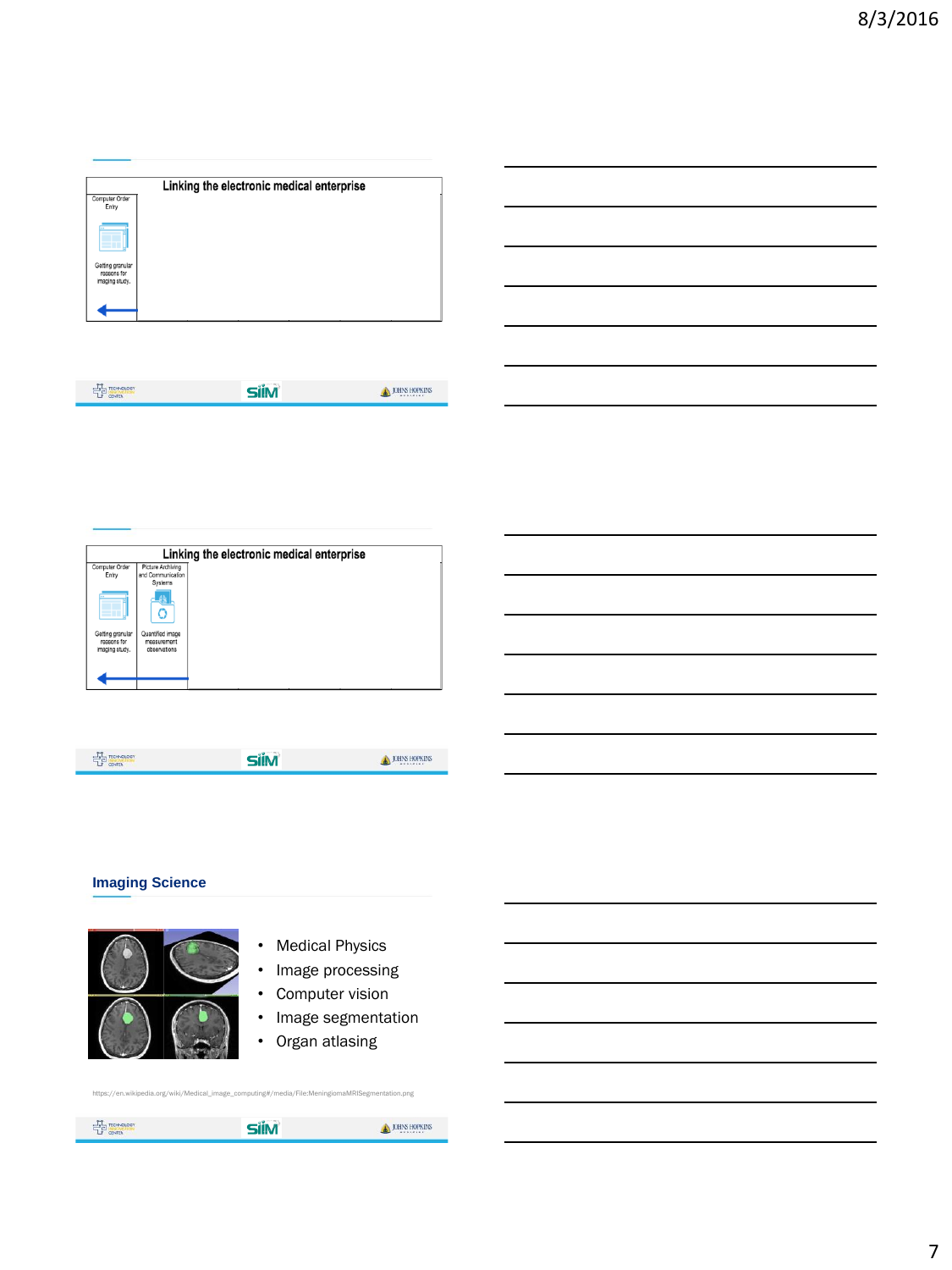|                                                   |                                                   |                                                                | Linking the electronic medical enterprise |
|---------------------------------------------------|---------------------------------------------------|----------------------------------------------------------------|-------------------------------------------|
| Computer Order<br>Entry                           | Picture Archiving<br>and Communication<br>Systems | Speech recognition<br>reporting system                         |                                           |
|                                                   | 4h I<br>Ō                                         |                                                                |                                           |
| Getting granular<br>reasons for<br>imaging study. | Quantified image<br>measurement<br>observations   | Template based<br>reporting with<br>codified<br>recomendations |                                           |
|                                                   |                                                   |                                                                |                                           |

| $\sim$<br>ਦ ਰ<br>$\sim$<br>. |  |
|------------------------------|--|
|                              |  |

|                                                   | Linking the electronic medical enterprise         |                                                                |                                                                            |  |
|---------------------------------------------------|---------------------------------------------------|----------------------------------------------------------------|----------------------------------------------------------------------------|--|
| Computer Order<br>Entry                           | Picture Archiving<br>and Communication<br>Systems | Speech recognition<br>reporting system                         | Electronic Medical<br>Records                                              |  |
|                                                   | 4N<br>Ō                                           |                                                                | D                                                                          |  |
| Getting granular<br>reasons for<br>imaging study. | Quantified image<br>measurement<br>observations   | Template based<br>reporting with<br>codified<br>recomendations | Evaluate treatment<br>provided to patient<br>based upon image<br>findings. |  |
|                                                   |                                                   |                                                                |                                                                            |  |

| <b>Service</b><br><b>EL EDINOVATION</b><br><b>CENTER</b> | <b>ARMINISHED</b> |
|----------------------------------------------------------|-------------------|
|                                                          |                   |

|                                                   | Linking the electronic medical enterprise         |                                                                |                                                                            |                                                        |  |  |  |
|---------------------------------------------------|---------------------------------------------------|----------------------------------------------------------------|----------------------------------------------------------------------------|--------------------------------------------------------|--|--|--|
| Computer Order<br>Entry                           | Picture Archiving<br>and Communication<br>Systems | Speech recognition<br>reporting system                         | Electronic Medical<br>Records                                              | Information<br>exchanges and<br>registries             |  |  |  |
|                                                   | -81<br>٥                                          |                                                                | ¥                                                                          | N                                                      |  |  |  |
| Getting granular<br>reasons for<br>imaging study. | Quantified image<br>measurement<br>observations   | Template based<br>reporting with<br>codified<br>recomendations | Evaluate treatment<br>provided to patient<br>based upon image<br>findings. | Outcomes.<br>duplicative<br>imaging, re-<br>admissions |  |  |  |
|                                                   |                                                   |                                                                |                                                                            |                                                        |  |  |  |

| $^{\text{H}}$<br>TECHNOLOGY | 88814188 |
|-----------------------------|----------|
|                             |          |

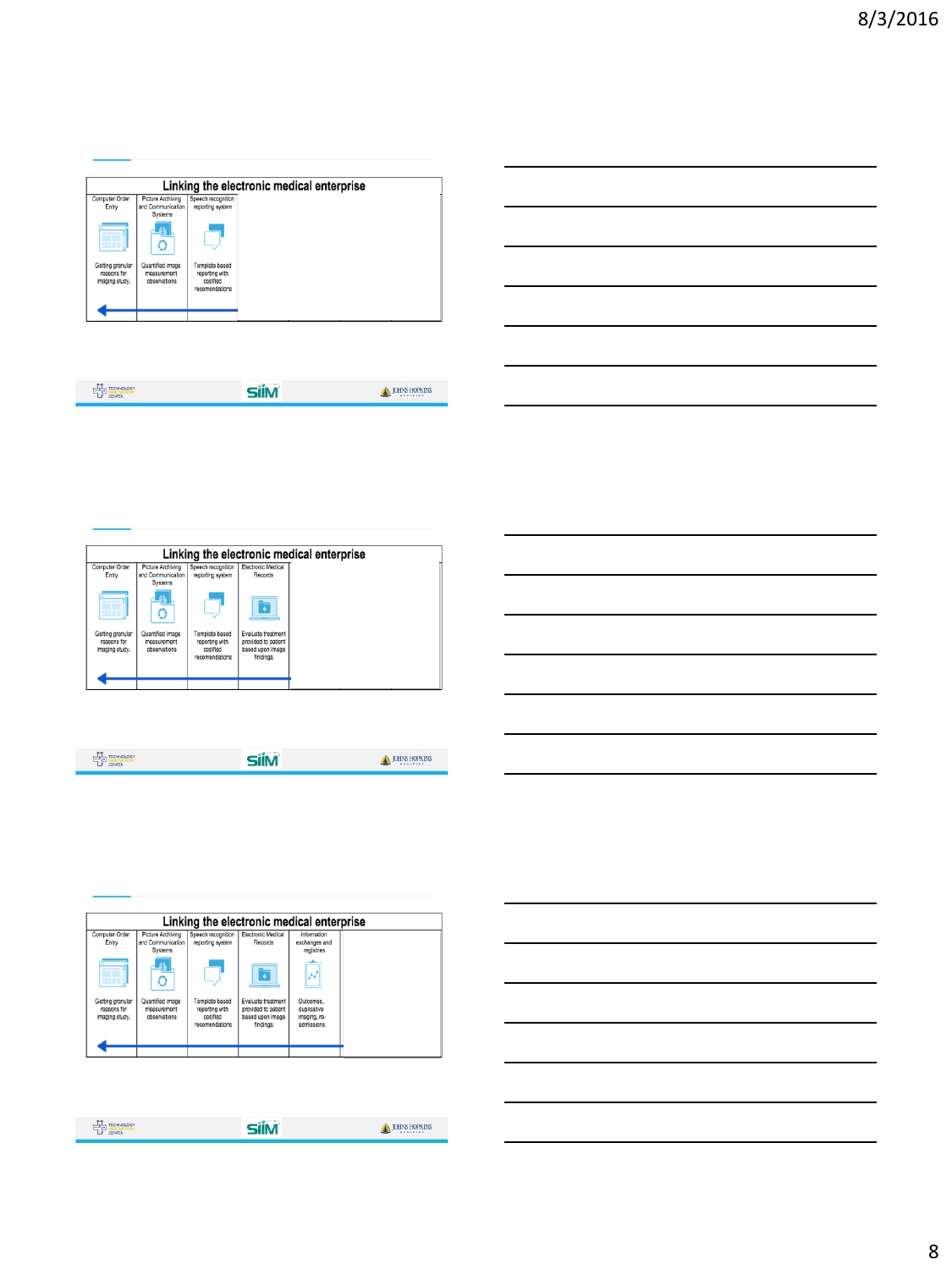| Linking the electronic medical enterprise         |                                                   |                                                                |                                                                            |                                                        |                         |  |
|---------------------------------------------------|---------------------------------------------------|----------------------------------------------------------------|----------------------------------------------------------------------------|--------------------------------------------------------|-------------------------|--|
| Computer Order<br>Entry                           | Picture Archiving<br>and Communication<br>Systems | Speech recognition<br>reporting system                         | Electronic Medical<br>Records                                              | Information<br>exchanges and<br>registries             | Patient                 |  |
|                                                   | $-48$<br>Ō                                        |                                                                | ¥                                                                          |                                                        |                         |  |
| Getting granular<br>reasons for<br>imaging study. | Quantified image<br>measurement<br>observations   | Template based<br>reporting with<br>codified<br>recomendations | Evaluate treatment<br>provided to patient<br>based upon image<br>findings. | Outcomes.<br>duplicative<br>imaging, re-<br>admissions | Wearable sensor<br>data |  |
|                                                   |                                                   |                                                                |                                                                            |                                                        |                         |  |

| <b>ALLES</b><br><b><i>AMERICA</i></b><br>e el |  |
|-----------------------------------------------|--|
|                                               |  |

| Linking the electronic medical enterprise         |                                                   |                                                                |                                                                            |                                                        |                         |                                                                                       |  |
|---------------------------------------------------|---------------------------------------------------|----------------------------------------------------------------|----------------------------------------------------------------------------|--------------------------------------------------------|-------------------------|---------------------------------------------------------------------------------------|--|
| Computer Order<br>Entry                           | Picture Archiving<br>and Communication<br>Systems | Speech recognition<br>reporting system                         | Electronic Medical<br>Records                                              | Information<br>exchanges and<br>registries             | Patient                 | Gene Expression                                                                       |  |
|                                                   | 45<br>Ō                                           |                                                                |                                                                            |                                                        |                         | <b>ADADA</b>                                                                          |  |
| Getting granular<br>reasons for<br>imaging study. | Quantified image<br>measurement<br>observations   | Template based<br>reporting with<br>codified<br>recomendations | Evaluate treatment<br>provided to patient<br>based upon image<br>findings. | Outcomes.<br>duplicative<br>imaging, re-<br>admissions | Wearable sensor<br>data | Variant analysis<br>integrated into<br>clinical<br>phenotypes and<br>disease ontology |  |

| <b>TECHNOLOGY</b><br>宝藏<br><b>CENTER</b> |  |
|------------------------------------------|--|
|                                          |  |

| Desiderata for computable representations<br>of electronic health records-driven                                                                 | <b>RECEIVED 9 FEBRUARY ZUTD</b><br>REVISED 20 June 2015<br>ACCEPTED 24 June 2015 |        |  |
|--------------------------------------------------------------------------------------------------------------------------------------------------|----------------------------------------------------------------------------------|--------|--|
| phenotype algorithms<br>1. Structure clinical data into <b>queryable forms</b> .                                                                 | .NAIZ                                                                            | OXFORD |  |
| 2. Recommend use of a <b>COMMON data model</b> , but also support customization for the<br>variability and availability of EHR data among sites. |                                                                                  |        |  |
| 3. Support human-readable and computable representations.                                                                                        |                                                                                  |        |  |
| 4. Implement set operations and relational algebra.                                                                                              |                                                                                  |        |  |
| 5. Represent phenotype criteria with <b>Structured rules</b> .                                                                                   |                                                                                  |        |  |
| 6. Support <b>defining temporal relations</b> between events.                                                                                    |                                                                                  |        |  |
| 7. Use <b>Standardized terminologies, ontologies</b> , and reuse of value sets.                                                                  |                                                                                  |        |  |

8. Representations text searching and natural language processing.

9. Provide **interfaces** for external software algorithms.

10. Maintain **backward compatibility.**<br>  $\frac{17}{100}$  The mass of **SIM** 

JOHNS HOPKINS